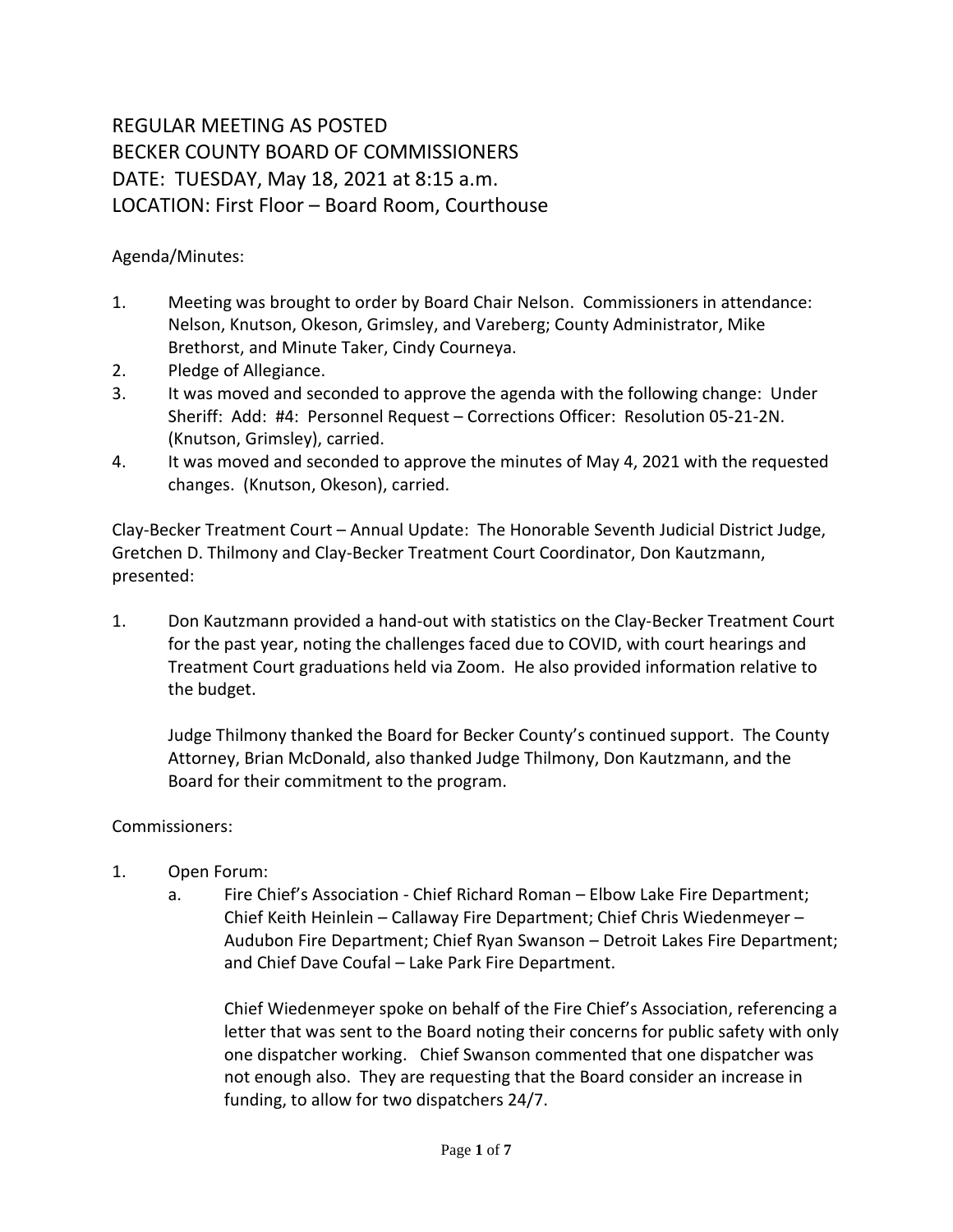Chair Nelson acknowledged the situation, noting that the Board will continue to work on resolving the issue, with the Sheriff's Committee to meet and discuss it further on Thursday, May 20<sup>th</sup>.

- b. Gerry Schram thanked the Board for supporting Becker County on becoming a Second Amendment County and for approving the Joint Powers Agreement with the six (6) townships, relative to zoning ordinances within the two-mile extraterritorial around the City of Detroit Lakes.
- 2. Reports and Correspondence: Reports were provided on the following meetings:
	- a. Commissioner Knutson: Sheriff's Committee, Recreational Advisory Committee (RAC), and Finance/Courthouse Committee meeting.
	- b. Commissioner Vareberg: None to report on at this time.
	- c. Commissioner Grimsley: Recreational Advisory Committee (RAC) and Human Services Committee. He also referenced the need for a modification or "friendly" amendment to the Joint Powers Agreement relative to the two-mile extraterritorial area around the City of Detroit Lakes.
	- d. Commissioner Okeson: Highway Committee.
	- e. Commissioner Nelson: Highway Committee and Finance/Courthouse Committee. He noted his recent appointment to the Red River Basin Flood Damage Reduction Committee through the Red River Watershed Management Board.
	- f. County Administrator, Mike Brethorst, provided an update relative to the Software Review with the initial survey completed, Space Assessments, Transit Application and Budget (Rental – Highway Building) and noted a need for an easement with the Fair Board for the Transit Building.

He also referenced the American Recovery Plan (ARP), acknowledging that the townships will be needing assistance with the process and suggested hiring or contracting for a full-time position for a term appointment, if the townships are willing to contribute to the cost. He would like to schedule a meeting with the townships to discuss a possible Joint Partnership for the aforementioned term appointment position, noting that ARP funding could also be used.

There was also a brief discussion on the American Rescue Plan and timeline, with the funds to be obligated by December 31, 2024 and expended by December 31, 2026. Chair Nelson requested that a list be compiled of eligible items and be brought forward to the Finance Committee and then to the full Board for discussion and prioritizing.

County Administrator, Mike Brethorst, will meet with Roger Winter and Mary Hendrickson regarding partnering with the Townships for the new hire and to schedule a Township/County ARP coordination meeting.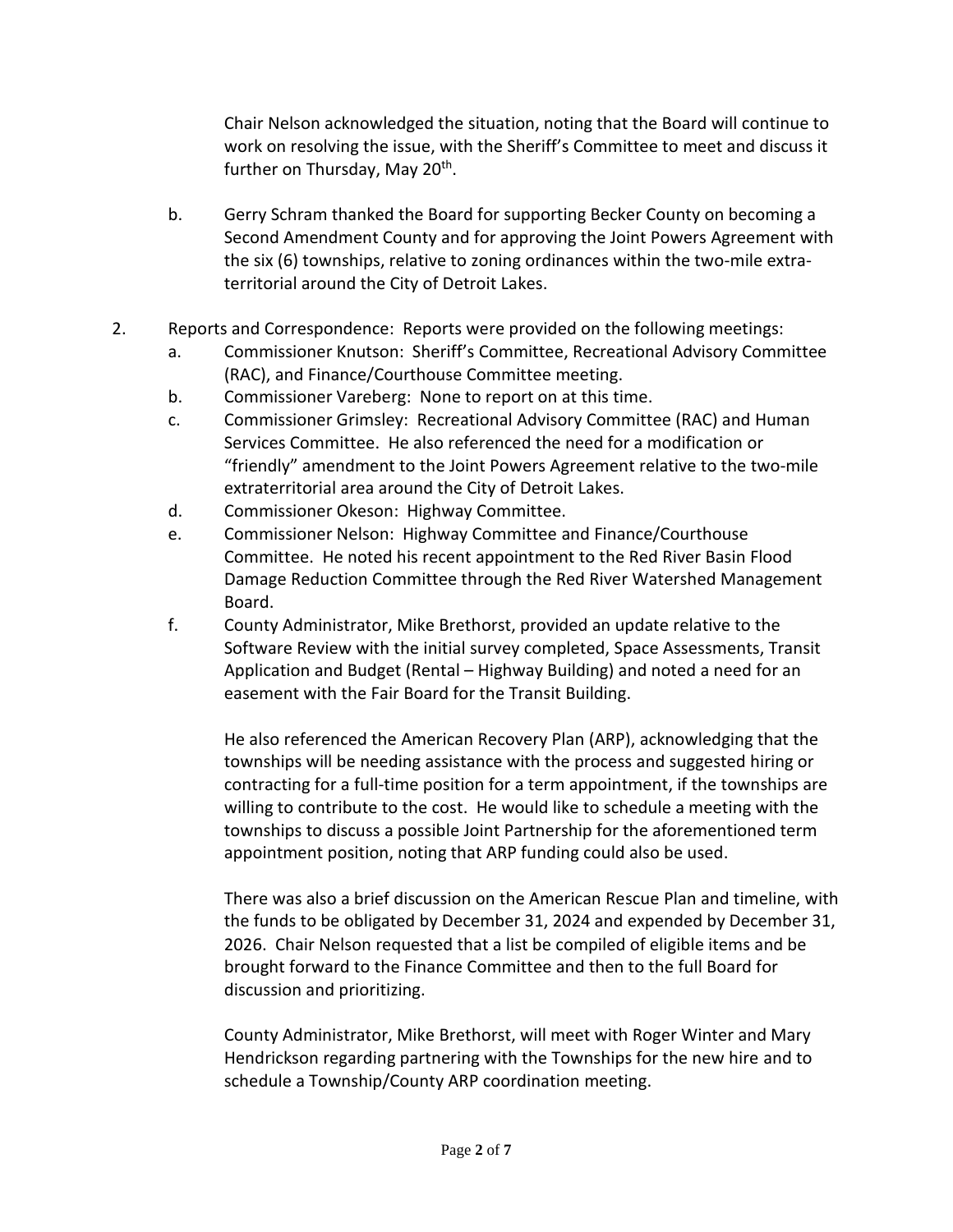- 3. Appointments:
	- a. Pelican River Watershed District (PRWD) Board of Managers, Orrin Okeson and Lowell Deede, were present and expressed their interest in serving another term, with their current terms set to expire on May 25, 2021. Lowell Deede also referenced a letter he submitted to notify the Board of his interest to continue serving.

Charles Jasken was not present, however, had submitted a request to be considered for an appointment to serve on the PRWD Board of Managers.

- b. It was moved and seconded to reappoint Orrin Okeson to the Pelican River Watershed Board of Managers, to serve another three-year term. (Knutson, Grimsley), carried.
- c. It was moved and seconded to reappoint Lowell Deede to the Pelican River Watershed Board of Managers, to serve another three-year term. (Okeson, Nelson), motion failed 2-3.
- d. It was moved and seconded to appoint Charles Jasken to the Pelican River Watershed Board of Managers, to serve a three-year term. (Knutson, Vareberg), carried.

Finance Committee Minutes: Auditor-Treasurer: Mary Hendrickson presented:

- 1. It was moved and seconded to approve the Regular Claims, Auditor Warrants, and Over-90-Days Claims, and Additional Issues, as presented:
	- a. Auditor's Warrants (Tuesday Bills):
		- i.  $05/04/2021$  in the amount of \$37,902.74
		- ii.  $05/07/2021$  in the amount of \$29,250.00
		- iii.  $05/12/2021$  in the amount of \$166,123.40 for a total amount of  $\dots \dots$ \$ 233,276.14
	- b. Over-90-Days:
		- i. Code 4 Services, LLC dated  $12/21/2020$  in the amount of \$748.00 (invoice just turned in);
		- ii. Detroit Paint & Glass dated 12/01/2020 in the amount of \$515.00 (invoice just turned in);
		- iii. Johnson Performance dated 01/19/2021 in the amount of \$225.224 (invoice just turned in).
	- c. Additional Issues: (Request to add two claims for a total of \$10,721.11)
		- i. Arvig in the amount of  $$7,345.60$
		- ii. Toshiba in the amount of  $$3,375.51$

(Knutson, Okeson), carried.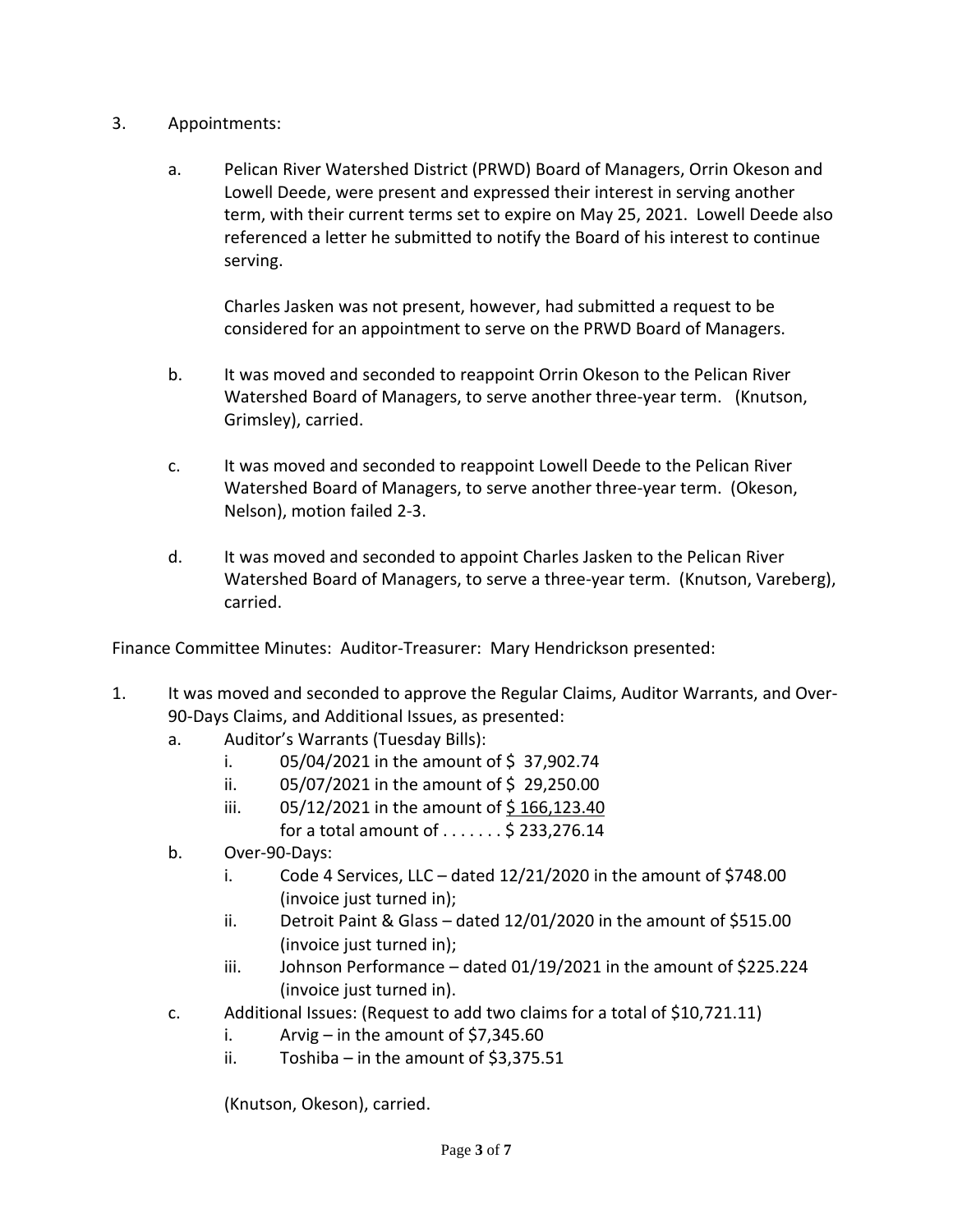Auditor-Treasurer: Mary Hendrickson presented:

- 1. Licenses & Permits:
	- a. It was moved and seconded to approve Resolution 05-21-2A, to approve the Gambling Application for Exempt Permit to conduct a Raffle for the Boys and Girls Club of Detroit Lakes, Inc. at We Fest on August 7, 2021 in Lakeview Township. (Okeson, Grimsley), carried.
	- b. It was moved and seconded to approve Resolution 05-21-2B, to approve the Gambling Application for an Off-Site Gambling Permit on June 12, 2021 for the Humane Society of the Lakes at Seven Sisters in Lakeview Township. (Okeson, Knutson), carried. \*Following the meeting, Auditor-Treasurer, Mary Hendrickson, made a revision/correction to the resolution, to read "Off-Site Gambling" Permit).
	- c. It was moved and seconded to approve the Tubing Permit for Charlie's Ottertail Tubing – James & Cathy Pihlaja – Erie Township. (Knutson, Okeson), carried.
- 2. It was moved and seconded to accept the March 2021 Cash Comparison and Investment Summary, as presented. (Grimsley, Okeson), carried.
- 3. It was moved and seconded to approve Resolution 05-21-2L, to hire a part-time Licensing Clerk position due to a resignation and to follow the normal hiring process. (Okeson, Nelson), carried. 4-1.

Assessor – Abatement: County Assessor, Lisa Will presented:

- 1. It was moved and seconded to approve the following abatement, as presented:
	- a. PIN #: 03.0263.000 in Burlington Township in the amount of -\$34.00, due to a clerical error (duplication parcel), with the total abatements at -\$34.00. (Okeson, Knutson), carried.

Transit – County Administrator, Mike Brethorst, presented:

1. It was moved and seconded to approve Resolution 05-21-2F, to approve the sale of Transit's 2009 Ford E450 Bus via Action Block (public auction) at 587 St., Audubon, MN. (Knutson, Okeson), carried.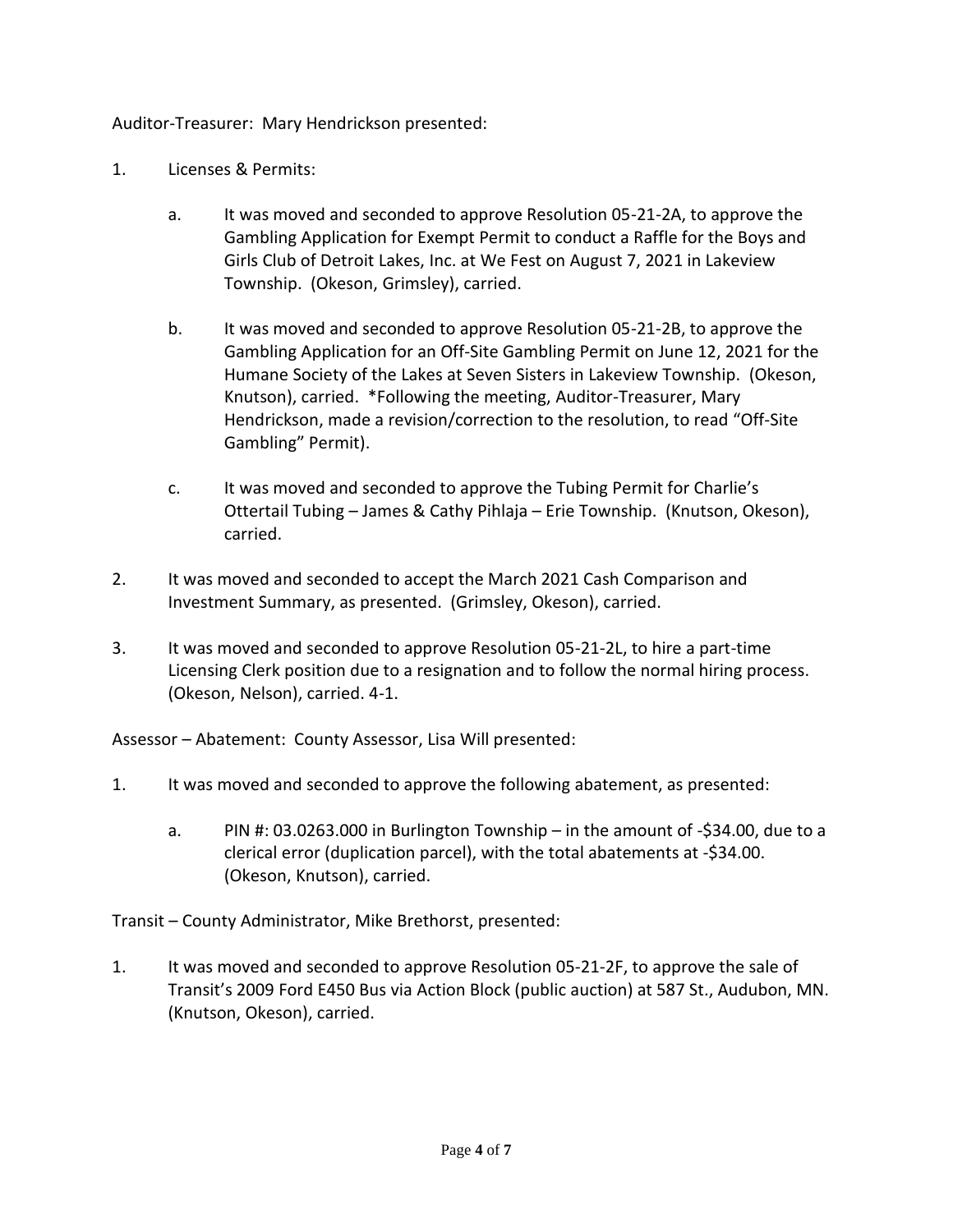Highway – Jim Olson presented:

- 1. It was moved and seconded to approve Resolution 05-21-2C, to award Project SAP 003-637-019 – CSAH 37 (Shoulder Widening, Spot Grading, Aggregate Base, Bituminous Surfacing & Aggregate Shouldering), to the low bidder, Gladen Construction, Inc., Laporte, MN, and to accept the low bid in the amount of \$2,250,641.01. (Okeson, Nelson), carried.
- 2. It was moved and seconded to approve Resolution 05-21-2D, to award Project SAP 003-607-024 – CSAH 7 (Box Culvert, App. Grading, Aggregate Base, Bituminous Surfacing & Aggregate Shouldering), to the low bidder, Gladen Construction, Inc., Laporte, MN, and to accept the low bid in the amount of \$110,769.00. (Knutson, Okeson), carried.
- 3. It was moved and seconded to approve Resolution 05-21-2E, to award Project CP 003-117-002 – CR 117 (Aggregate Surfacing), to the low bidder, Wm. D. Scepaniak from Holdingford, MN, and to accept the low bid in the amount of \$169,352.75. (Okeson, Knutson), carried.

Planning & Zoning – Planning Commission Minutes (May 11, 2021) - Kyle Vareberg presented:

- 1. It was moved and seconded to concur with the Planning Commission (May 11, 2021), to approve the request submitted by Lloyd B. & Eunice I. Gunderson, for a change of zone from Residential to Commercial for Parcel #:03.0074.000 and 03.0075.000, for the project located at 29075 US Hwy. 10, Detroit Lakes, MN. (Okeson, Grimsley), carried 4-1.
- 2. It was moved and seconded to concur with the Planning Commission (May 11, 2021), to approve the request submitted by Smokey Resort, LLC, for a change of zone for Parcel #: 21.0302.010, from Agricultural to Commercial, for the project located at 53014 St. Hwy. 34, Osage, MN. (Knutson, Okeson), carried 4-1.
- 3. It was moved and seconded to concur with the Planning Commission (May 11, 2021), to approve the request submitted by Smokey Resort, LLC, for a Conditional Use Permit (CUP) for 49 units or sites for a non-shoreland multi-unit development (Parcel #: 21.0302.010) and 05.0144.001 for the project located at 53014 St. Hwy. 34, Osage, MN. (Knutson, Vareberg), carried.
- 4. It was moved and seconded to approve the request submitted by Donovan McCain with Buell Consulting, Inc., for a one-year extension of the Conditional Use Permit (CUP) for a new Verizon tower located on Parcel #: 05.0013.000, originally approved by the Becker County Board of Commissioners on October 15<sup>th</sup>, 2019, with a new expiration date of October 15, 2022. (Knutson, Okeson), carried.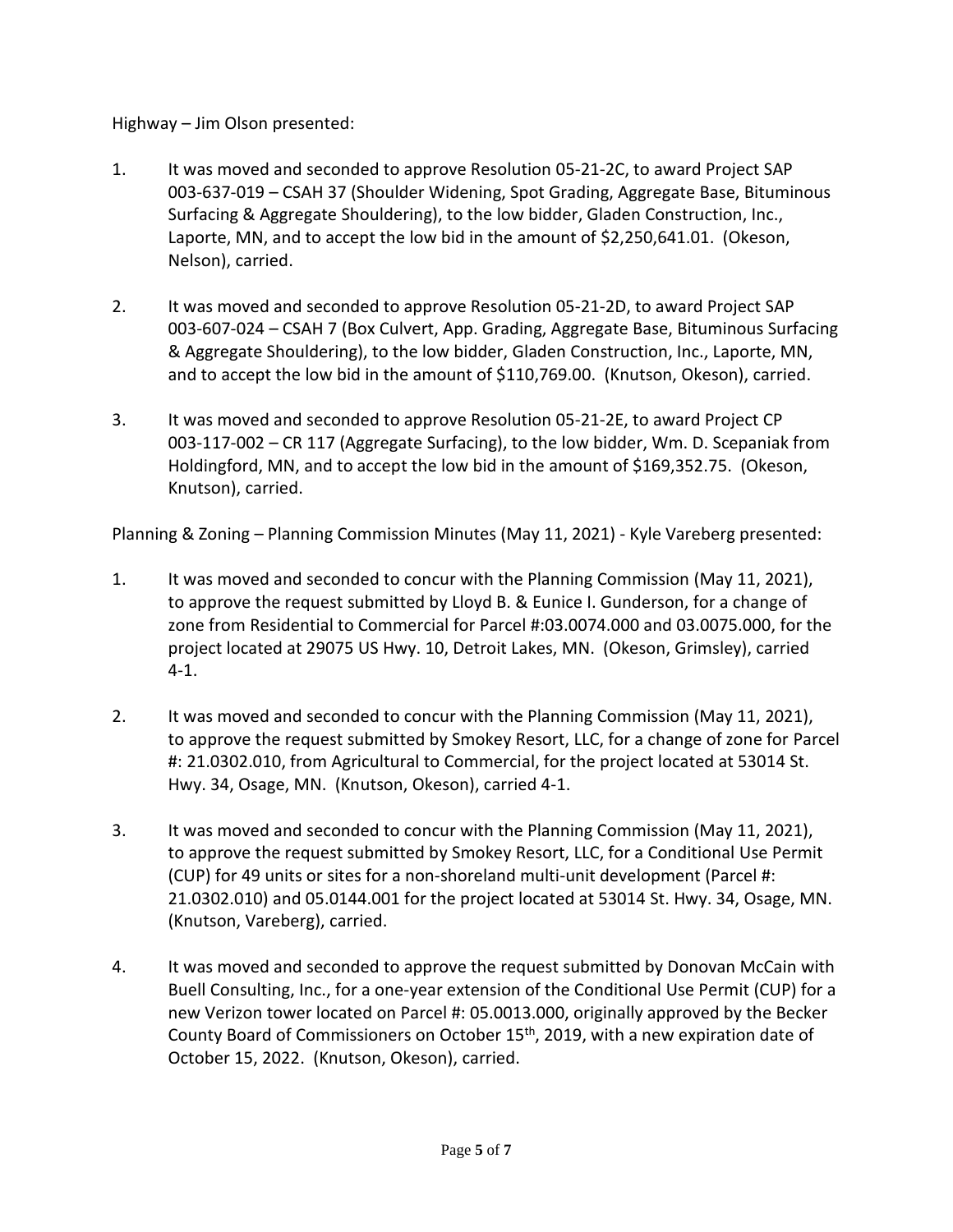Human Services – Denise Warren presented:

- 1. It was moved and seconded to approve and enter into the MN Dept. of Health Data Use Agreement for Participating in the MIIC (MN Immunization Information Connection), effective three years from date of signature, and at no cost to the County. (Grimsley, Vareberg), carried.
- 2. It was moved and seconded to approve Resolution 05-21-2G, to hire a full-time Child Support Officer in the Child Support Unit, due to a vacancy, and through the normal hiring process, and if filling this vacancy creates another vacancy in the department to then fill that vacancy also. (Grimsley, Knutson), carried.
- 3. It was moved and seconded to approve Resolution 05-21-2H, to hire a full-time Social Worker in the Child and Family Services Unit, due to a vacancy, and through the normal hiring process, and if filling this vacancy creates another vacancy in the department to then fill that vacancy also. (Grimsley, Vareberg), carried.
- 4. It was moved and seconded to approve the Human Services claims for Human Services, Public Health, and Transit, as presented. (Grimsley, Vareberg), carried.

Sheriff – Todd Glander presented:

- 1. It was moved and seconded to approve Resolution 05-21-2I, to authorize the Board Chair and Becker County Administrator to sign the State of MN – 2021 Federal Supplemental Boating Safety Patrol Agreement (Renewal), with an allocation of \$8,250.00, effective May 14, 2021 through September 6, 2021. (Okeson, Knutson), carried.
- 2. It was moved and seconded to approve Resolution 05-21-2M, to authorize the Board Chair and Becker County Administrator to sign on behalf of the County, the 2020 State of MN Federal Boating Safety Supplemental Equipment Grant Agreement, for an expenditure of up to \$4,633.00 for equipment, as stated in the grant application, effective March 2, 2021 through September 30, 2021. (Knutson, Okeson), carried.
- 3. It was moved and seconded to approve Resolution 05-21-2J, to authorize the Board Chair to sign the amendment to the FY22 MN Department of Corrections – Joint Powers Agreement (Contract #178490) for Work Release Services, with the State to pay \$60.00 per day/per State Offender participating in the program, now amended to not exceed \$250,000.00 and to expire June 30, 2022. (Knutson, Okeson), carried.
- 4. It was moved and seconded to approve the purchase of six (6) squad cars and equipment for a total amount of \$331,544.16, reflecting low bid and state contract pricing. (Knutson, Okeson), carried.